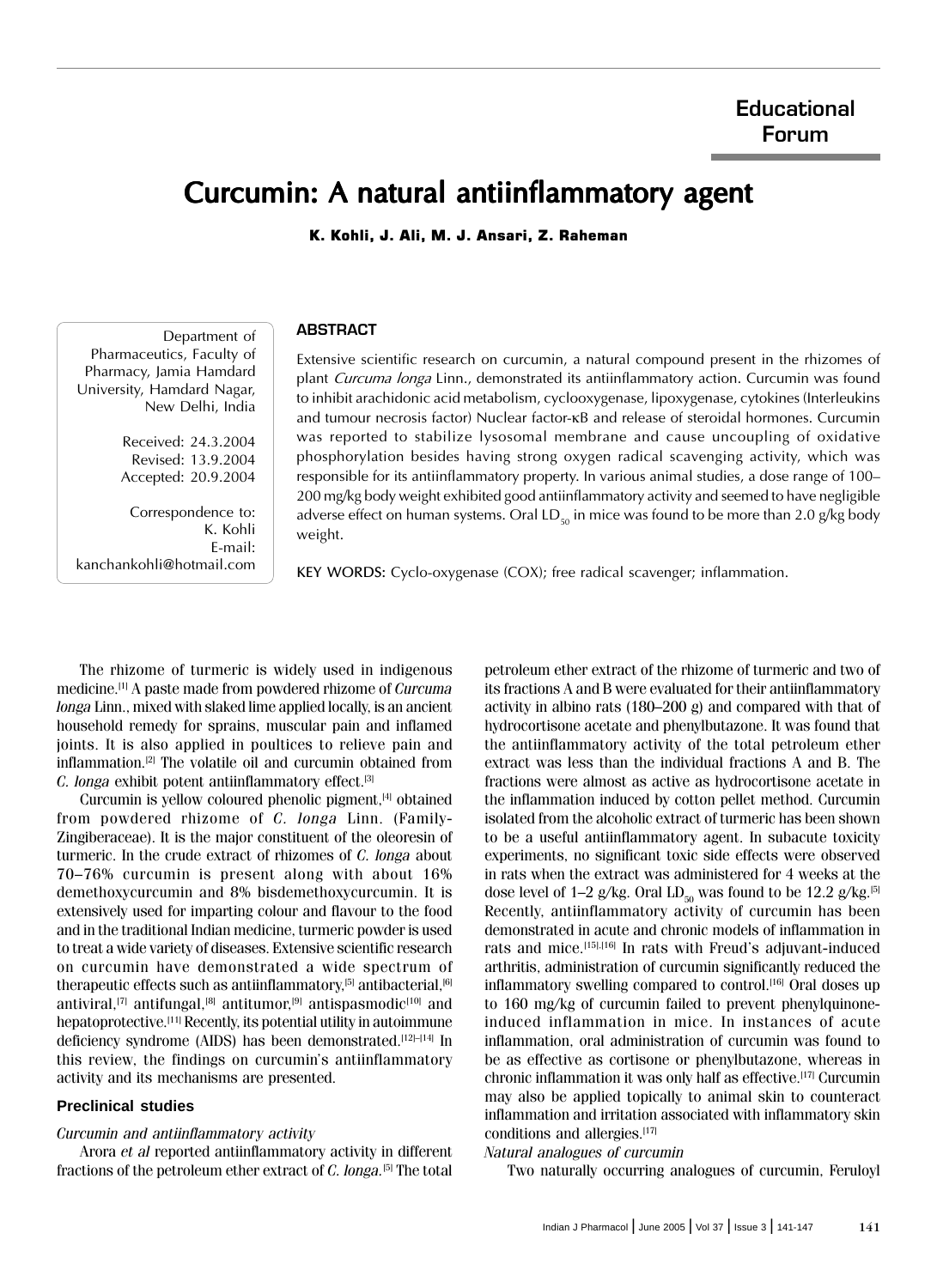4-hydroxy cinnamoyl methane (FHM) and bis-(4-hydroxy cinnamoyl) methane (BHM) were isolated from the alcoholic extract of turmeric.<sup>[18]</sup> Both were screened for antiinflammatory activity using carrageenin-induced rat paw edema and compared with sodium curcuminate and phenylbutazone.<sup>[19]</sup> The FHM was found to be more potent and the activity with 30 mg/kg dose of FHM was found to be equivalent to that of 100 mg/kg of phenylbutazone.[19] Curcumin analogues revealed a dose-dependent effect up to the dose of 30 mg/kg. Further increase in dose resulted in decreased antiinflammatory activity.[19]

#### Semi-synthetic curcumin

As curcumin is insoluble in water, its water-soluble semisynthetic derivatives were studied for antiinflammatory activity. Ghatak et al prepared sodium phenate of curcumin and demonstrated its antiinflammatory activity.<sup>[20]</sup> They found that sodium phenate of curcumin showed better antiinflammatory activity than curcumin and hydrocortisone acetate in experimental inflammation induced by carrageenin and formalin in albino rats. Mukhopadhayay et al have studied the structure-activity relationship (SAR) with respect to antiinflammatory activity in a series of curcumin analogues.[21] They reported that sodium salt of curcumin was found to be most effective in carrageenin-induced rat hind paw oedema among curcumin and some of its semi-synthetic analogues.

## **Clinical trials**

Deodhar et al have studied the antiinflammatory action of curcumin in patients with rheumatoid arthritis. The study demonstrated a significant improvement in the duration of morning stiffness, walking time and joint swelling, with curcumin, which was almost comparable to phenylbutazone.[22] Satoskar et al evaluated the antiinflammatory property of curcumin in patients with postoperative inflammation. The effect of the drug on individual parameters revealed that phenylbutazone and curcumin had better antiinflammatory responses in these patients compared to the placebo. Curcumin was found better than phenylbutazone in reducing spermatic cord oedema and tenderness.[23]

Kuttan et al reported that an ethanolic extract of turmeric or a curcumin ointment provided symptomatic relief in patients with cancers of oral cavity, breast, vulva and skin. Out of 62 patients, only one showed adverse reaction.<sup>[24]</sup>

Lal et al studied the efficacy of curcumin in the management of chronic anterior uveitis (CAU).[25] Curcumin was administered orally to patients suffering from CAU at a dose of 375 mg three times per day for 12 weeks. Of the 53 patients enrolled, only 32 completed the 12 week study. They were divided into two groups: 18 patients received curcumin alone while 14 patients, who had a strong purified protein derivative (PPD) reaction, received antitubercular treatment in addition to curcumin. The patients from both the groups showed improvement after 2 weeks of treatment. All the patients who received curcumin alone improved well while those who received curcumin and antitubercular therapy showed a response rate of 86%. Follow-up of all the patients for the next 3 years indicated a recurrence rate of 55% in the first group and of 36% in the second group. About 4 of 18 patients (22%) in the first group and 3 of the 14 patients (21%) in the second group lost their vision in the follow-up period due to various complications such as vitritis, macular oedema, central venous block, cataract formation, glaucomatous optic nerve damage, etc. None of the patients reported any side effect during the treatment. Corticosteroid therapy is presently the only available standard treatment for this disease. Lack of side effects with curcumin is its greatest advantage compared with corticosteroids.

Lal *et al* described for the first time the clinical efficacy of curcumin in the treatment of patients suffering from idiopathic inflammatory orbital pseudotumours.[26] Curcumin was administered orally at a dose of 375 mg thrice a day orally for a period of 6–22 months in eight patients. They were followed up for a period of 2 years at three monthly intervals. Five patients completed the study; out of which four recovered completely and in one patient, the swelling regressed completely with some persistent limitation of movement. No side effect was noted in any of the patients and there was no recurrence. Though it was suggested that curcumin could be used as a safe and effective drug in the treatment of idiopathic inflammatory orbital pseudotumours, a large multicentric trial with adequate number of patients is required to confirm the beneficial effects of curcumin.

## **Mechanism of action of curcumin**

Nonsteroidal antiinflammatory agents may act via single or combination of any of the mechanism involving inhibition of arachidonic acid metabolism, inhibition of cyclo-oxygenase (COX)/inhibition of the PG synthesis, inhibition of lipoxygenase (LOX), inhibition of cytokines (IL, TNF, etc.), release of steroidal hormones from the adrenals, stabilization of lysosomal membrane and uncoupling of oxidative phosphorylation, etc.

Srivastava et al demonstrated that curcumin inhibited the incorporation of [14C]arachidonic acid (AA) into platelet phospholipids and inhibited the deacylation of AA-labelled phospholipids (liberation of free AA) on stimulation with calcium ionophore A23187.[27],[28] Rat peritoneal macrophages preincubated with  $10 \mu$ M curcumin or capsaicin for 1 h inhibited the incorporation of AA into membrane lipids by 82 and 76%, respectively; prostaglandin  $\mathrm{E}_\mathrm{2}$  by 45% and 48%; leukotriene  $\mathrm{B}_\mathrm{4}$ by 61% and 46% and leukotriene C4 by 34% and 48%, respectively.[29] Curcumin appears to block the synthesis of certain prostaglandins through inhibition of COX enzyme.[30],[31] Ramsewak et al. demonstrated that curcumins I–III were active against COX-I enzyme with  $125 \mu g/ml$  and showed 32%, 38.5% and 39.2% inhibition of the enzyme, respectively. Curcumins I–III also showed 89.7%, 82.5% and 58.9% inhibition, respectively, of the COX-II enzyme with  $125 \mu$ g/ml.<sup>[32]</sup>

Curcumin reduces pro-inflammatory leukotriene synthesis via inhibition of LOX enzyme.<sup>[33]–[35]</sup> Flynn et al studied the inhibitory activities of curcuminoids and yakuchinones on the 5-hydroxy-eicosatetranoic acid (5-HETE). Various diarylheptonoids, including curcumin, were found to be potent inhibitors of 5-HETE productions by intact human neutrophils with IC<sub>50</sub> values ranging from 4 to 8  $\mu$ M.<sup>[36]</sup> Curcumin reduces the neutrophil infiltration in inflammatory conditions<sup>[37]–[39]</sup> and inhibit platelet aggregation. $[40],[41]$  It is also a potent inhibitor of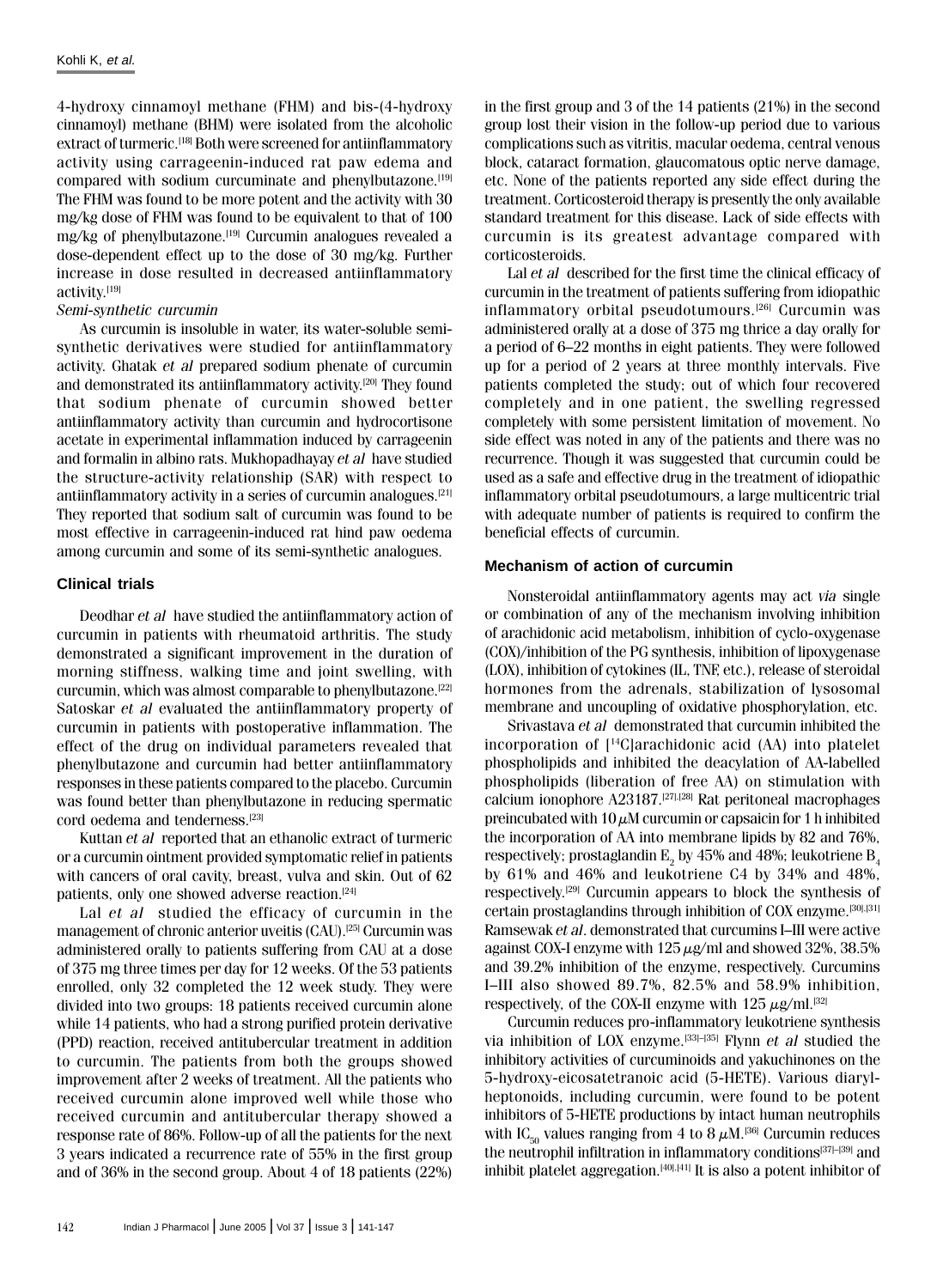pro-inflammatory cytokines (IL and TNF).<sup>[42]–[46]</sup> The oxygen radical scavenging activity<sup>[47],[48]</sup> of curcumin has also been implicated in its antiinflammatory effects.<sup>[49]</sup>

## **Molecular mechanism and biochemical changes**

#### Inhibition of COX

Zhang et al investigated whether curcumin inhibited chenodeoxycholate (CD)-or phorbol ester (phorbol 12-myristate 13-acetate, PMA)-mediated induction of COX-2 in several gastrointestinal cell lines (SK-GT-4, SCC450, IEC-18 and HCA-7).[50] Treatment with curcumin suppressed CD- and PMAmediated induction of COX-2 protein and synthesis of prostaglandin  $\mathbb{E}^{}_{2}$ . Curcumin also suppressed the induction of COX-2 mRNA by CD and PMA.[50] To investigate the effect of curcumin on COX-2 expression, HT-29 human colon cancer cells were treated with various concentrations of curcumin. Curcumin inhibited the cell growth of HT-29 cells in a concentration and time-dependent manner. There was a marked inhibition of mRNA and protein expression of COX-2, but not COX-1.<sup>[51]</sup>

Kim et al demonstrated that the inhibitory action of curcumin on Janus kinase (JAK)-STAT signalling could contribute to its antiinflammatory activity in the brain.[52] In both rat primary microglia and murine BV2 microglial cells, curcumin effectively suppressed the ganglioside, Lipopolysaccharide (LPS) or interferon (IFN-γ)-stimulated induction of COX-2 and inducible NO synthase, important enzymes that mediate inflammatory processes. Curcumin markedly inhibited the phosphorylation of STAT1 and 3 as well as JAK1 and 2 in microglia activated with gangliosides, LPS, or IFN-gamma thus attenuating inflammatory response of brain microglial cells.<sup>[52]</sup>

## Inhibition of prostaglandin synthesis

Effect of some biochemical changes produced during subacute inflammation in rats has been studied and compared with ibuprofen.<sup>[53]</sup> Curcumin in the doses of 100 and 200 mg/ kg inhibited the granuloma formation by 21.7 and 30.8%, respectively, while ibuprofen in 15 and 20 mg/kg doses inhibited by 26.6 and 32.2%, respectively. Thus, ibuprofen was found to be 10 times more potent than curcumin on weight basis. In an *in vitro* study, curcumin (20  $\mu$ g/ml) as well as ibuprofen (2  $\mu$ g/ ml) caused complete inhibition of the spontaneous contraction of the isolated pregnant rat uterus.

In an *in vivo* study,  $PGE_{2}$  content in the inflammatory exudates of control rats with inflammation was 7.29  $\mu$ g/ml. Treatment of the animals with curcumin (200 mg/kg) and ibuprofen (20 mg/kg) for 4 days reduced the  $\mathrm{PGE}_2$  content of the exudates by 45% and 61%, respectively. Thus, curcumin was found to be less effective than ibuprofen in inhibiting PG synthesis in inflammatory exudates as well as in the in vitro system. In vitro studies revealed that curcumin decreased phorbol ester-induced  $\mathrm{PGE}_2$  production down to almost preinduction level.[54] Tetrahydrocurcumin, hexahydrocurcumin and curcumin sulfate reduced it by 31%, 37% and 22%, respectively. Hexahydrocurcuminol was found to be devoid of inhibitory activities. In a confirmatory Western analysis using a COX-2 monoclonal antibody, curcumin was shown to reduce phorbol ester-induced COX-2 protein expression consistently by 60–70%. In contrast, curcumin metabolites interfered with

COX-2 protein inhibition only weakly.[54] Inhibition of cytokines

The pleiotropic cytokine-tumour necrosis factor-alpha (TNF) induced the production of interleukin-1 beta (IL-1), and together, they play significant roles in many acute and chronic inflammatory diseases. Gupta et al. demonstrated that curcumin inhibited TNF- $\alpha$  induced expression of adhesion molecules (ICAM-1, VCAM-1 and E-selectin) on human umbilical vein endothelial cells.<sup>[55]</sup> As diferuloylmethane significantly blocks the cytokine-induced transcript levels for the leukocyte adhesion molecules, it may be interfering at an early stage of signalling event induced by TNF-α.<sup>[55]</sup> Curcumin produced significant inhibition of IL-1β and IL-8 but minimal inhibition of TNF- $\alpha$  expression by preterm lung inflammatory cells at 20  $\mu$ M concentrations. Adult PBMC expression of IL-8 was significantly inhibited by curcumin at 20  $\mu$ M concentrations. Therefore, curcumin inhibits pro-inflammatory cytokine production (TNF- $\alpha$ , IL-1 $\beta$  and IL-8) by lung inflammatory cells and this is evidenced by a large number of experiments.<sup>[56]–[60]</sup> It was also shown that curcumin inhibited experimental allergic encephalomyelitis by blocking IL-12 signalling through JAK-STAT pathway in T lymphocytes.<sup>[61]</sup> NF-κB inhibition

Binding of plasma factor VII (a) to tissue factor (TF) initiates the coagulation cascade. In normal condition, TF is not expressed in endothelial cells. However, endothelial cells express TF in response to LPS, TNF and other biological stimuli. Pendurthi et al studied the inhibition of TF gene activation in cultured endothelial cells by curcumin.<sup>[62]</sup> They demonstrated that curcumin inhibited PMA, LPS, TNF- $\alpha$  and thrombininduced TF activity and TF gene transcription in human endothelial cells by impairing the proteolytic degradation inhibitor protein  $\mathbf{I} \kappa$  B $\alpha$ . Thus antiinflammatory and anticarcinogenic activity of curcumin may be related to its ability to inhibit cellular gene expression regulated by transcription factors NF-κ B, AP-1 and Egr-1.<sup>[54]</sup> Bierhaus demonstrated that curcumin inhibited TNFα-induced Iκ Bα degradation and the nuclear import of NF-αB. In contrast, inhibition of AP-1 was due to a direct interaction of curcumin with AP-1-binding to its DNA binding motif. Thus, curcumin inhibits NF-κB and AP-1 by two different mechanisms and reduces expression of endothelial genes controlled by both transcription factors *in vitro*.<sup>[55]</sup> Curcumin also blocks cytokinemediated NF-κB activation and pro-inflammatory gene expression by inhibiting inhibitory factor I-κB kinase activity and it has been confirmed by a large number of experiments.<sup>[60]–</sup> [70] The COX-2 inducible and nitric oxide synthase (iNOS) are important enzymes that mediate inflammatory responses. Improper up-regulation of COX-2 and iNOS has been associated with pathophysiology of certain types of human cancers as well as inflammatory disorders.

Recent studies have demonstrated that eukaryotic transcription factor nuclear factor κB (NF-κ B) was involved in regulation of COX-2 and iNOS expression. Surh studied the molecular mechanism underlying antiinflammatory activity of curcumin.[71] They suggested the down-regulation of COX-2 and iNOS through suppression of NF-κ B. Repression of degradation of the inhibitory unit I-κ Bα, which hampers subsequent nuclear translocation of the functionally active subunit of NF-κ B,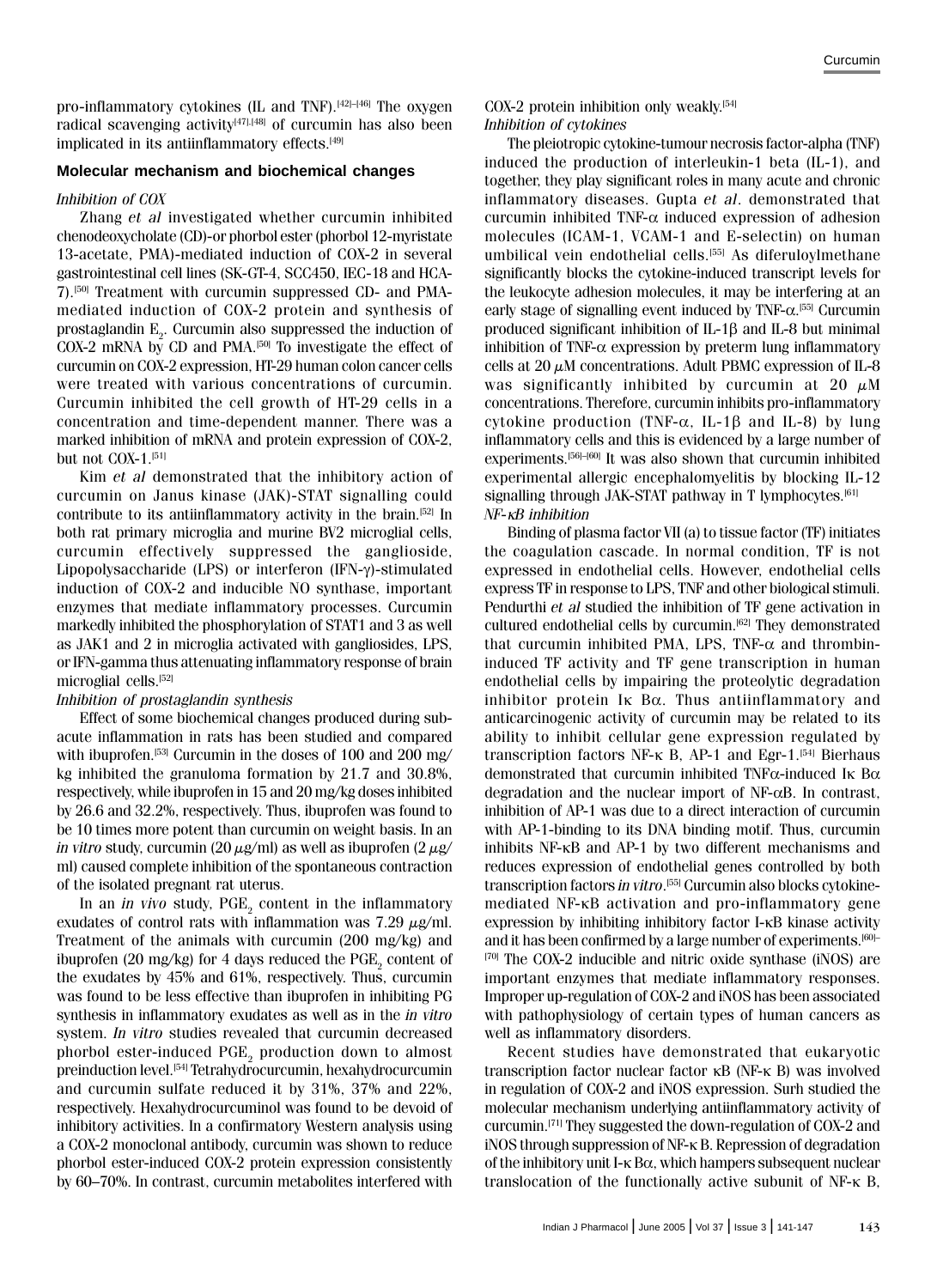may be responsible for inhibition of NF-κ B by curcumin.<sup>[71]</sup> Pan et al comparatively studied suppression of nitric oxide synthase by curcumin and its hydrogenated metabolites through down-regulation of I-κB kinase and NF-κB activation in macrophages.[72]

Han et al demonstrated that curcumin inhibited the 12-Otetradecanoylphorbol-13-acetate (TPA)-induced NF-κB activation by preventing the degradation of the inhibitory protein I-κB  $\alpha$  and the subsequent translocation of the p65 subunit in cultured human promyelocytic leukemia (HL-60) cells.[73] Alternatively, curcumin repressed the TPA-induced activation of NF-κB through direct interruption of the binding of NF-κB to its consensus DNA sequences.[73]

Chun et al demonstrated the effect of curcumin on TPAinduced expression of COX-2) in female mouse.<sup>[66]</sup> Immuno histochemical analysis of TPA-treated mouse skin revealed enhanced expression of COX-2 localized primarily in epidermal layer, which was markedly suppressed by curcumin pretreatment. Curcumin treatment attenuated TPA-stimulated NF-κB activation in mouse skin, which was associated with its blockade of degradation of the inhibitory protein I- $\kappa$ B  $\alpha$  and of subsequent translocation of the  $p65$  subunit to nucleus.<sup>[74]</sup> Inhibition of platelet aggregation

Shah et al studied the mechanism of platelet aggregation by curcumin.[40] They showed that curcumin-inhibited platelet aggregation mediated by the platelet agonists epinephrine (200  $\mu$ M), ADP (4  $\mu$ M), platelet activating factor (PAF, 800 nM), collagen (20  $\mu$ g/ml) and AA (0.75 mM). Curcumin preferentially inhibited PAF and AA-induced aggregation (IC-50;  $20-25 \mu M$ ) whereas much higher concentration of curcumin is required to inhibit aggregation induced by other platelet agonists. Pretreatment of platelets with curcumin resulted in inhibition of platelet aggregation induced by calcium ionophore A-23187  $(IC_{50}:100 \mu M)$ , but curcumin up to 250  $\mu$ M had no inhibitory effect on aggregation induced by the proteinkinase C (PKC) activator phorbol myrisitate acetate  $(1 \mu M)$ . Curcumin (100  $\mu$ M) inhibited the A-23187-induced mobilization of intracellular  $Ca<sup>2+</sup>$  as determined by using fura-2 acetoxymethyl ester. Curcumin also inhibited the formation of thromboxane  $\mathrm{A}_2$  (TX  $\mathrm{A}_2$ ) by platelets (IC<sub>50</sub>: 70  $\mu$ M). These results suggest that the curcumin-mediated preferential inhibition of PAF and AAinduced platelet aggregation which involved inhibitory effects on TXA $_2$  synthesis and Ca $^{2+}$  signalling but without the involvement of PKC.

## **Stabilization of lysosomal enzymes**

A number of NSAIDs like ketoprofen, suprofen have been reported to inhibit the release of lysosomal enzymes from the neutrophils.[75] The role of lysosomal enzymes, i.e. acid phosphatase and cathepsin D as mediator of inflammation is well documented.<sup>[76],[77]</sup> Stabilization of lysosomal enzymes by curcumin and ibuprofen was compared. Serum phosphatase activity increased from 7.26 to 15.4 units (+112%) due to inflammation. Curcumin (200 mg/kg) prevented the increase by 50% while ibuprofen (20 mg/kg) prevented it by 61%. In an in vitro study, curcumin was found to have greater lysosomal membrane stabilization effect than ibuprofen.[53] Joe et al demonstrated that curcumin and capsaicin lower the release of lysosomal enzymes and eicosanoids in rat peritoneal macrophages.<sup>[29]</sup>

## **Release of hormones**

The release of endogenous corticosteroids by curcumin may also help indirectly in stabilizing lysosomal membrane, because glucocorticoids are known to have stabilizing effect on the lysosomal enzymes as evidenced by several experiments.[78],[79] Inflammation caused a significant increase in adrenal ascorbic acid and cholesterol level. A dose of 200 mg/kg of curcumin significantly decreased the adrenal ascorbic acid without affecting the cholesterol level.<sup>[53]</sup> Lower dose of curcumin (100 mg/kg) as well as ibuprofen had no effect.<sup>[53]</sup>

## **Antioxidative effect**

Curcumin was found to be a very potent antioxidant.<sup>[80]–[83]</sup> Curcumin was found to generate hydroxyl radicals through the Fenton reaction by reducing Fe<sup>3+</sup> to Fe<sup>2+</sup>.<sup>[84]</sup> Effect of curcumin as superoxide scavenger was studied and curcumin was found to be a potent scavenger of superoxide.<sup>[85]</sup> They also reported a better correlation between antiinflammatory activity and superoxide scavenging property.

Balasubramanyam et al demonstrated that curcumin abolished both PMA and thapsigargin-induced ROS generation in cells from control and diabetic subjects. The pattern of these ROS inhibitory effects as a function of dose-dependency suggest that curcumin mechanistically interferes with PKC and calcium regulation.<sup>[86]</sup>

Priyadarsini et al tested the antioxidant activity of curcumin and dimethoxy curcumin by radiation-induced lipid peroxidation in rat liver microsomes.[87] They found that at equal concentration, the efficiency to inhibit lipid peroxidation is changed from 82% with curcumin to 24% with dimethoxy curcumin. These results suggested that, although the energetics to remove hydrogen from both phenolic OH and the CH (2) group of the beta-diketo structure were very close, the phenolic OH was essential for both antioxidant activity and free radical kinetics. This was further confirmed by density functional theory (DFT) calculations where it was shown that the –OH hydrogen was more labile for abstraction compared to the – CH (2) hydrogen in curcumin suggesting that phenolic OH plays a major role in the activity of curcumin.

## Inhibition of monocyte chemoattractant protein-1 (mcp-1) by curcumin

Nakayama et al described a novel effect of proteosome inhibitors on the expression of the monocyte chemoattractant protein 1 (MCP-1) in mesangial cells. They found that proteosome inhibitors MG 132 dose-dependently induced the expression of MCP-1 at the transcriptional level. The 5'-flanking region of the MCP-1 gene contains multiple AP-1 sites. A reporter assay showed that AP-1 activity was up-regulated after treatment with MG 132 and kinase assay revealed that c-jun-N-terminal kinase (JNK) was rapidly activated by MG132. Curcumin, a pharmacological inhibitor of the JNK-AP-1 pathway, abrogated the induction of MCP-1 by MG132. These data revealed that proteosome inhibition triggered the expression of MCP-1 and other genes via the multistep induction of the JNK-c-Jun/AP-1 pathway.<sup>[88]</sup>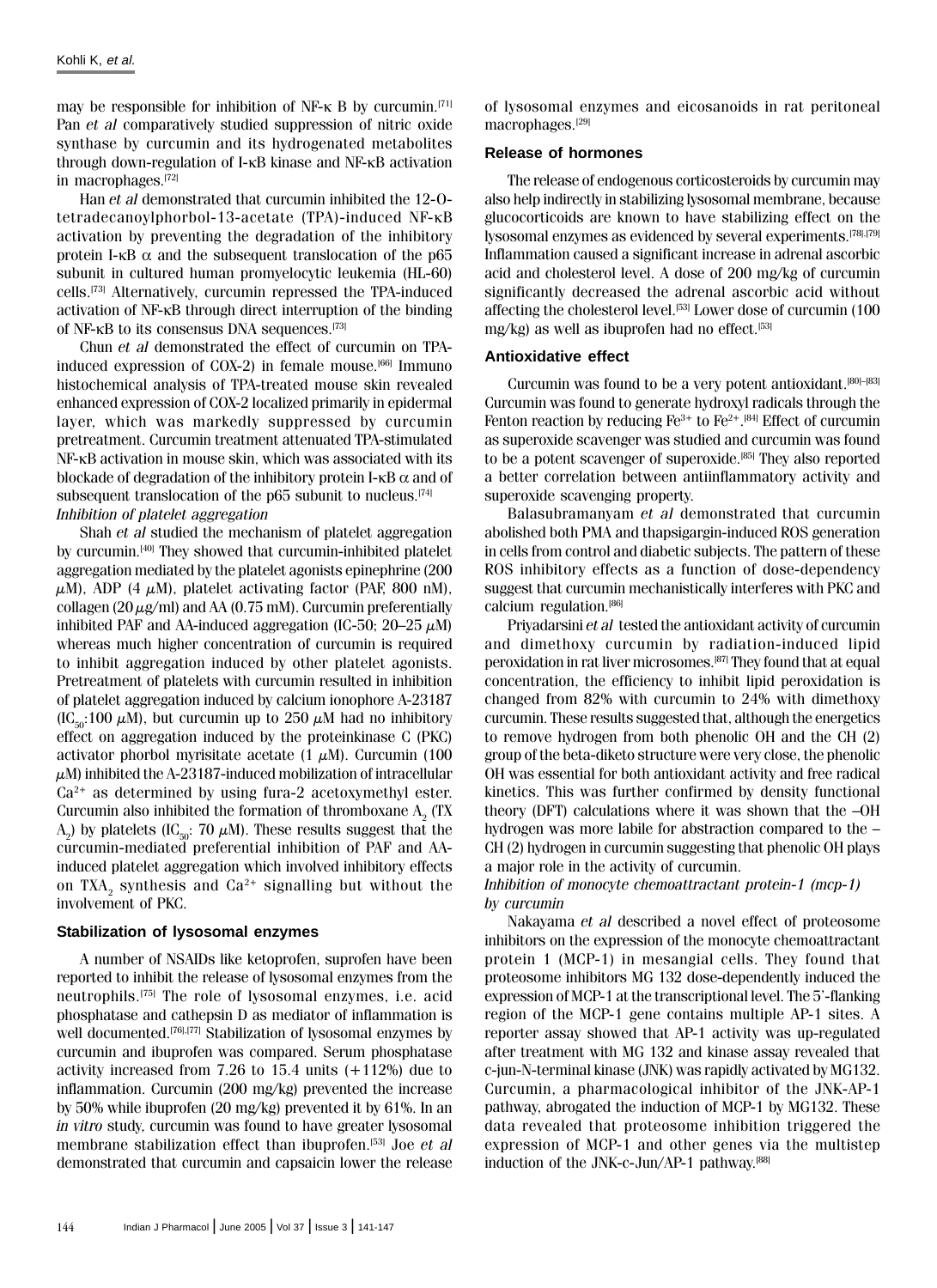#### Inhibition of acidic glycoprotein (gp a 72) by curcumin

Joe et al. observed an increased level of acidic glycoprotein Gp A 72 in the sera of arthritic rats.<sup>[89]</sup> The appearance of Gp A 72 in the serum preceded the onset of the paw inflammation in the arthritic rats and persisted in the chronic phase. They found that oral administration of antiinflammatory spices like capsaicin and curcumin lowered the levels of Gp A72 by 88% and 73%, respectively, with concomitant lowering of paw volume in the arthritic rats.

Zsila et al demonstrated binding of curcumin molecule to human alpha1-acid glycoprotein (AGP), an acute phase protein in blood.[90] Oppositely signed induced circular dichroism (CD) bands measured in the visible spectral region in pH 7.4 phosphate buffer indicated that the protein bounded curcumin molecule in a left-handed chiral conformation. Curcumininduced changes in the tertiary structure of AGP, which lead to the decreased binding affinity.

#### **Conclusion**

A large number of studies have revealed that curcumin has wide therapeutic actions such as antiinflammatory, antispasmodic, antimicrobial, anticancer, hepatoprotection and neuroprotection etc. Its antiinflammatory activity is mainly due to inhibition of AA metabolism, COX, LOX, cytokines (ILs and TNF) and NF-κB. Curcumin is reported to stabilize lysosomal membrane and causes uncoupling of oxidative phosphorylation besides having strong oxygen radical scavenging activity. The most interesting feature of curcumin is lack of gastrointestinal side effects despite being an antiinflammatory agent. Thus curcumin may prove as a useful drug for treatment of diseases such as arthritis, cancer, HIV etc. More research work is needed in order to explore its new areas of therapeutic applications.

#### **References**

- 1. Nadkarni AK. Indian Materia Medica. Bombay: Popular Prakashan PVP; 1954.
- 2. Leung A. Encyclopedia of common natural ingredients used in food, drugs & cosmetics. John Weily 198;31: 314.
- 3. Chandra D, Gupta S. Anti-inflammatory and anti-arthritic activity of volatile oil of *Curcuma longa* (Haldi). Indian J Med Res 1972;60:138-42.
- 4. Cooper TH, Clark G, Guzinski J. In: Chi-Tang Ho, editor. Am Chem Soc Washington, DC, 1994; 23: 231-6.
- 5. Arora R, Basu N, Kapoor V. Anti-inflammatory studies on *Curcuma longa* (turmeric). Indian J Med Res 1971;59:1289-95.
- 6. Negi PS, Jayaprakasha GK, Jagan Mohan Rao L, Sakariah KK. Antibacterial activity of turmeric oil: a byproduct from curcumin manufacture. J Agric Food Chem 1999;47:4297-300.
- 7. Bourne KZ, Bourne N, Reising SF, Stanberry LR. Plant products as topical microbicide candidates: assessment of *in vitro* and *in vivo* activity against herpes simplex virus type 2. Antiviral Res 1999;42:219-26.
- 8. Apisariyakul A, Vanittanakom N, Buddhasukh D. Antifungal activity of turmeric oil extracted from *Curcuma longa* (Zingiberaceae). J Ethnopharmacol 1995;49:163-9.
- 9. Kawamori T, Lubet R, Steele VE. Chemopreventative effect of curcumin, a naturally occurring anti-inflammatory agent, during the promotion/progression stages of colon cancer. Cancer Res 1999;59:597-601.
- 10. Itthipanichpong C, Ruangrungsi N, Kemsri W, Sawasdipanich A. Antispasmodic effects of curcuminoids on isolated guinea-pig ileum and rat uterus. J Med Assoc Thai 2003;86:299-309.
- 11. Park E J, Jeon CH, Ko G. Protective effect of curcumin in rat liver injury induced by carbon tetrachloride. J Pharm Pharmacol 2000;52:437-40.
- 12. Mazumder A, Wang S, Neamati N, Nicklaus M, Sunder S, Chen J, *et al*. Antiretroviral agents as inhibitors of both human immunodeficiency virus type

1integrase and protease. J Med Chem 1996;39:2472-81.

- 13. Sui Z, Salto R, Li J, Craik C, Ortiz de Montellano PR. Inhibition of the HIV-1 and HIV-2 proteases by curcumin and curcumin boron complexes. Bioorg Med Chem 1993;1:415-22.
- 14. James JS. AIDS Treatment News; 1993;176:1-3.
- 15. Srimal RC, Khanna NM, Dhawan BN. A preliminary report on anti inflammatory activity of curcumin. Int J Pharm 1971;3:10.
- 16. Srimal RC, Dhawan BN. Pharamacology of diferuloyl methane, a non steroidal anti-inflammatory drug. J Pharm Pharmacol 1973;25:447.
- 17. Mukhopadhyay A, Basu N, Ghatak N. Anti-inflammatory and irritant activities of curcumin analogues in rats. Agents Actions 1982;12:508-15.
- 18. Srinivasan KR. A chromatographic study of the curcuminoids in curcuma longa Linn. J Pharm Pharmacol 1953;5:448-53.
- 19. Rao TS, Basu N, Siddiqui HH. Anti-inflammatory activity of curcumin analogues. Indian J Med Res 1982;75:574-8.
- 20. Ghatak N, Basu N. Sodium curcuminate as an effective anti-inflammatory agent. Indian J Exp Biol 1972;10:235-6.
- 21. Mukhopadhyay A, Basu N, Ghatak N, Gujral PK. Structure activity relationship with respect to anti-inflammatory activity in a series of curcumin analogues. Proc Int Union Physiol Sci 1974;10:241-5.
- 22. Deodhar SD, Sethi R, Srimal RC. Preliminary study on antirheumatic activity of curcumin (Diferuloyl methane). Indian J Med Res 1980;71:632-43.
- 23. Satoskar RR, Shah SJ, Shenoy SG. Evaluation of anti-inflammatory property of curcumin in patients with post operative inflammation. Int J Clin Pharmacol Ther Toxicol 1986;24:651-4.
- 24. Kuttan R, Sudheeran PC, Joseph CD. Turmeric and curcumin as topical agents in cancer therapy. Tumori 1987;73:29-31.
- 25. Lal B, Kapoor AK, Asthana OP, Agrawal PK, Prasad R, Kumar P, *et al*. Efficacy of curcumin in the management of chronic anterior uveitis. Phytother Res 1999;13:318-22.
- 26. Lal B, Kapoor AK, Agrawal PK, Asthana OP, Srimal RC. Role of curcumin in idiopathic inflammatory orbital pseudotumours. Phytother Res 2000;14:443-7.
- 27. Srivastava KC, Bordia A, Verma SK. Curcumin, a major component of food spice turmeric (*Curcuma longa*) inhibits aggregation and alters eicosanoid metabolism in human blood platelets. Prostaglandins Leukot Essent Fatty Acids 1995;52:223-7.
- 28. Conney AH, Lysz T, Ferraro T, Abidi TF, Manchand PS, Laskin JD, Huang MT. Inhibitory effect of curcumin and some related dietary compounds on tumor promotion and arachidonic acid metabolism in mouse skin. Adv Enzyme Regul 1991;31:385-96.
- 29. Joe B, Lokesh BR. Effect of curcumin and capsaicin on arachidonic acid metabolism and lysosomal enzyme secretion by rat peritoneal macrophages. Lipids 1997;32:1173-80.
- 30. Ammon HP, Safayhi H, Mack T, Sabieraj J. Mechanism of anti-inflammatory actions of curcumin and bowsellic acids. J Ethnopharmacol 1993;38:113-9.
- 31. Srivastava R. Inhibition of neutrophil response by curcumin. Agents Actions 1989;28:298-303.
- 32. Ramsewak RS, DeWitt DL, Nair MG. Cytotoxicity, antioxidant and antiinflammatory activities of curcumins I-III from *Curcuma longa*. Phytomedicine 2000;7:303-8.
- 33. Skrzypczak-Jankun E, McCabe NP, Selman SH, Jankun J. Curcumin inhibits lipoxygenase by binding to its central cavity: theoretical and X-ray evidence. Int J Mol Med 2000;6:521-6.
- 34. Wallace JM. Nutritional and botanical modulation of the inflammatory cascade- -eicosanoids, cyclooxygenases and lipoxygenases-as an adjunct in cancer therapy. Integr Cancer Ther 2002;1:7-37.
- 35. Huang MT, Lysz T, Ferraro T, Abidi TF, Laskin JD, Conney AH. Inhibitory effects of curcumin on *in vitro* lipoxygenase and cyclooxygenase activities in mouse epidermis. Cancer Res 1991;51:813-9.
- 36. Flynn DL, Rafferty MF, Boctor AM. Inhibition of 5-hydroxy-eicosatetraenoic acid (5-HETE) formation in intact human neutrophils by naturally-occurring diarylheptanoids: Inhibitory activities of curcuminoids and yakuchinones. Prostaglandins Leukot Med 1986;22:357-60.
- 37. Lukita-Atmadja W, Ito Y, Baker GL, McCuskey RS. Effect of curcuminoids as anti-inflammatory agents on the hepatic microvascular response to endotoxin. Shock 2002;17:399-403.
- 38. Gukovsky I, Reyes CN, Vaquero EC, Gukovskaya AS, Pandol SJ. Curcumin ameliorates ethanol and nonethanol experimental pancreatitis. Am J Physiol Gastrointest Liver Physiol 2003;284:85-95.
- 39. Ukil A, Maity S, Karmakar S, Datta N, Vedasiromoni JR, Das PK. Curcumin,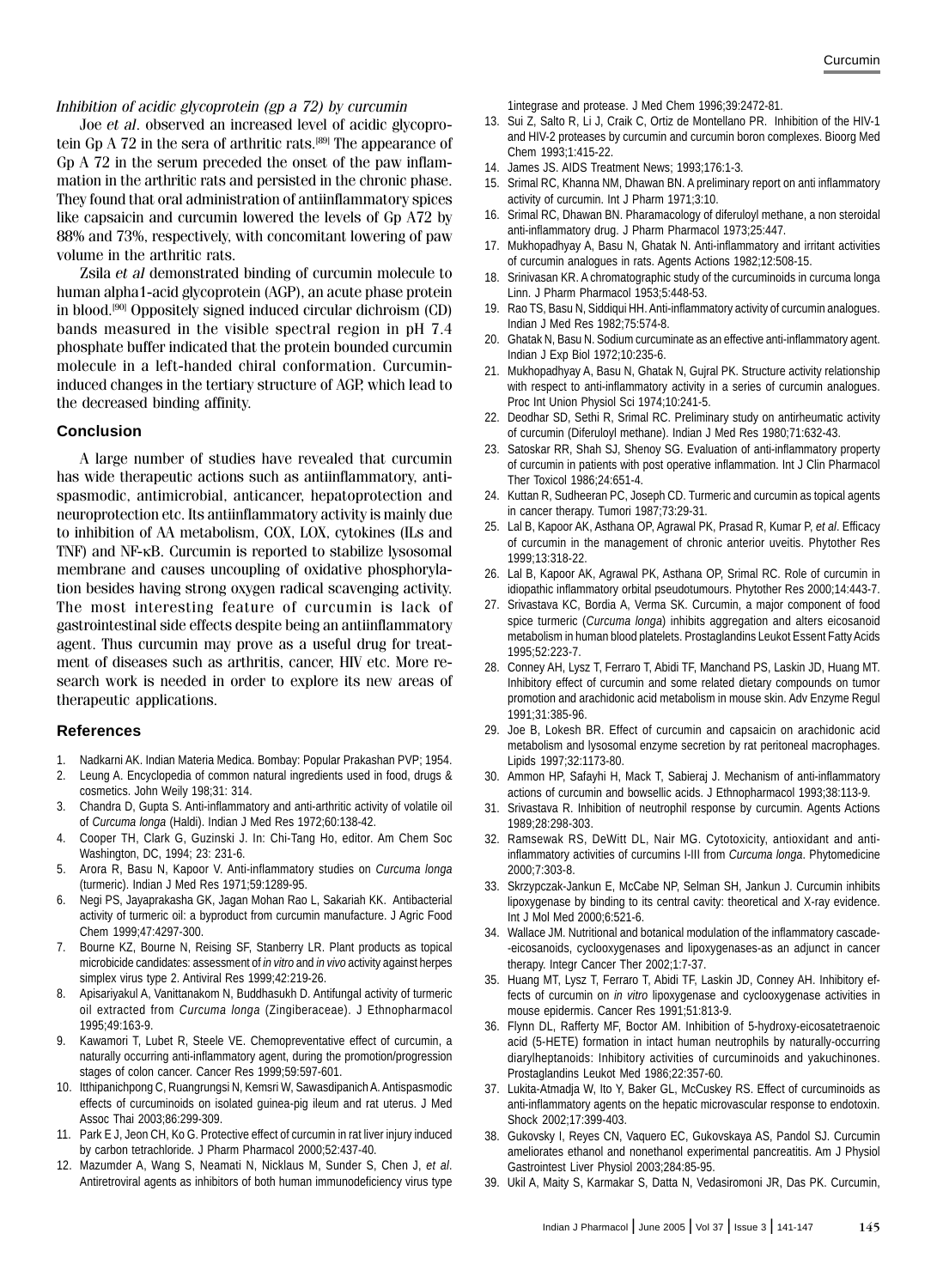the major component of food flavour turmeric, reduces mucosal injury in trinitrobenzene sulphonic acid-induced colitis. Br J Pharmacol 2003;139:209- 18.

- 40. Shah BH, Nawaz Z, Pertani SA, Roomi A, Mahmood H, Saeed SA, *et al*. Inhibitory effect of curcumin, a food spice from turmeric, on platelet-activating factor- and arachidonic acid-mediated platelet aggregation through inhibition of thromboxane formation and Ca<sup>2+</sup> signaling. Biochem Pharmacol 1999;58:1167-72.
- 41. Srivastava KC, Bordia A, Verma SK. Curcumin, a major component of food spice turmeric (*Curcuma longa*) inhibits aggregation and alters eicosanoid metabolism in human blood platelets. Prostaglandins Leukot Essent Fatty Acids 1995;52:223-7.
- 42. Chan MM. Inhibition of tumor necrosis factor by curcumin, a phytochemical. Biochem Pharmacol 1995;49:1551-6.
- 43. Kobayashi T, Hashimoto S, Horie T. Curcumin inhibition of Dermatophagoides farinea-induced interleukin-5 (IL-5) and granulocyte macrophage-colony stimulating factor (GM-CSF) production by lymphocytes from bronchial asthmatics. Biochem Pharmacol 1997;54:819-24.
- 44. Abe Y, Hashimoto S, Horie T. Curcumin inhibition of inflammatory cytokine production by human peripheral blood monocytes and alveolar macrophages. Pharmacol Res 1999;39:411-7.
- 45. Kang BY, Chung SW. Inhibition of interleukin-12 production in lipopolysaccharide-activated macrophages by curcumin. Eur J Pharmacol 1999;384:191-5.
- 46. Kondo A, Koshihara Y, Togari A. Signal transduction system for interleukin-6 synthesis stimulated by lipopolysaccharide in human osteoblasts. J Interferon Cytokine Res 2001;21:943-50.
- 47. Ruby AJ, Kuttan G. Anti-tumour and antioxidant activity of natural curcuminoids. Cancer Lett 1995;94:79-83.
- 48. Selvam R, Subramanian L. The anti-oxidant activity of turmeric (*Curcuma longa*). J Ethnopharmacol 1995;47:59-67.
- 49. Kunchandy E, Rao MNA. Oxygen radical scavenging activity of curcumin. Int J Pharm 1990;58:237-40.
- 50. Zhang F, Altorki NK, Mestre JR, Subbaramaiah K, Dannenberg AJ. Inhibition of cyclo-oxygenase 2 expression in colon cells by the chemopreventive agent curcumin involves inhibition of NF-kappaB activation via the NIK/IKK signaling complex. Carcinogenesis 1999;20:445-51.
- 51. Goel A, Boland CR, Chauhan DP. Specific inhibition of cyclooxygenase-2 (COX-2) expression by dietary curcumin in HT-29 human colon cancer cells. Cancer Lett 2001;172:111-8.
- 52. Kim HY, Park EJ, Joe EH, Jou I. Curcumin suppresses Janus kinase-STAT inflammatory signaling through activation of Src homology 2 domain-containing tyrosine phosphatase 2 in brain microglia. J Immuno 2003;171:6072-9.
- 53. Srivastava R, Srimal RC. Modification of certain inflammation-induced biochemical changes by curcumin. Indian J Med Res 1985;81:215-23.
- 54. Ireson C, Orr S, Jones DJ, Verschoyle R, Lim CK, Luo JL, *et al*.Characterization of metabolites of the chemopreventive agent curcumin in human and rat hepatocytes and in the rat *in vivo*, and evaluation of their ability to inhibit phorbol ester-induced prostaglandin E2 production. Cancer Res 2001;61:1058-64.
- 55. Gupta B, Ghosh B. *Curcuma longa* inhibits TNF-alpha induced expression of adhesion molecules on human umbilical vein endothelial cells. Int J Immunopharmacol 1999;21:745-57.
- 56. Literat A, Su F, Norwicki M, Durand M, Ramanathan R, Jones CA, *et al*. Regulation of pro-inflammatory cytokine expression by curcumin in hyaline membrane disease (HMD). Life Sci 2001;70:253-67.
- 57. Banerjee M, Tripathi LM, Srivastava VM, Puri A, Shukla R. Modulation of inflammatory mediators by ibuprofen and curcumin treatment during chronic inflammation in rat. Immunopharmacol Immunotoxicol 2003;25:213-24.
- 58. Gaddipati JP, Sundar SV, Calemine J, Seth P, Sidhu GS, Maheshwari RK. Differential regulation of cytokines and transcription factors in liver by curcumin following hemorrhage/resuscitation. Shock 2003;19:150-6.
- 59. Huang CD, Tliba O, Panettieri RA Jr, Amrani Y. Bradykinin induces interleukin-6 production in human airway smooth muscle cells: Modulation by Th2 cytokines and dexamethasone. Am J Respir Cell Mol Biol 2003;28:330-8.
- 60. Xu YX, Pindolia KR, Janakiraman N, Chapman RA, Gautam SC. Curcumin inhibits IL1 alpha and TNF-alpha induction of AP-1 and NF-κB DNA-binding activity in bone marrow stromal cells. Hematopathol Mol Hematol 1997-98;11: 49-62.
- 61. Natarajan C, Bright JJ. Curcumin inhibits experimental allergic encephalomyelitis by blocking IL-12 signaling through Janus kinase-STAT pathway in T lymphocytes. J Immunol 2002;168:6506-13.
- 62. Pendurthi UR, Williums JT, Rao LV. Inhibition of tissue factor gene activation in cultured endothelial cells by curcumin. Suppression of activation of transcription factors Egr-1, AP-1 and NF Kappa B. Arterioscler Thromb Vase Bio 1997;17:3406-13.
- 63. Bierhaus A, Zhang Y, Quehenberger P, Luther T, Haase M, Muller M, *et al*. The dietary pigment curcumin reduces endothelial tissue factor gene expression by inhibiting binding of AP-1 to the DNA and activation of NF-kappa B. Thromb Haemost 1997;77:772-82.
- 64. Singh S, Aggarwal BB. Activation of transcription factor NF-kappa B is suppressed by curcumin (diferuloylmethane). J Biol Chem 1995;270:24995- 5000.
- 65. Brennan P, O'Neill LA. Inhibition of nuclear factor kappa B by direct modification in whole cells--mechanism of action of nordihydroguaiaritic acid, curcumin and thiol modifiers. Biochem Pharmacol 1998;55:965-73.
- 66. Jobin C, Bradham CA, Russo MP, Juma B, Narula AS, Brenner DA, Sartor RB. Curcumin blocks cytokine-mediated NF-kappa B activation and proinflammatory gene expression by inhibiting inhibitory factor I-kappa B kinase activity. J Immunol 1999;163:3474-83.
- 67. Bremner P, Heinrich M. Natural products as targeted modulators of the nuclear factor-kappa B pathway. J Pharm Pharmacol 2002;54:453-72.
- 68. Sugimoto K, Hanai H, Tozawa K, Aoshi T, Uchijima M, Nagata T, *et al*. Curcumin prevents and ameliorates trinitrobenzene sulfonic acid-induced colitis in mice. Gastroenterology 2002;123:1912-22.
- 69. Bharti AC, Donato N, Singh S, Aggarwal BB. Curcumin (diferuloylmethane) down-regulates the constitutive activation of nuclear factor-kappa B and IkappaBalpha kinase in human multiple myeloma cells, leading to suppression of proliferation and induction of apoptosis. Blood 2003;10:1053-62.
- 70. Nanji AA, Jokelainen K, Tipoe GL, Rahemtulla A, Thomas P, Dannenberg AJ. Curcumin prevents alcohol-induced liver disease in rats by inhibiting the expression of NF-kappa B-dependent genes. Am J Physiol Gastrointest Liver Physiol 2003;284:321-7.
- 71. Surh YJ, Chun KS, Cha HH, Han SS, Keum YS, Park KK, *et al*. Molecular mechanism underlying chemopreventive activities of anti-inflammatory phytochemicals: down regulation of COX-2 and iNOS through suppression of NF-kappa B activation. Mutation Res 2001;480:243-68.
- 72. Pan MH, Lin-Shiau SY, Lin JK. Comparative studies on the suppression of nitric oxide synthase by curcumin and its hydrogenated metabolites through down-regulation of Ikappa B kinase and NF kappa B activation in macrophages. Biochem Pharmacol 2000;60:1665-76.
- 73. Han SS, Keum YS, Seo HJ, Surh YJ. Curcumin suppresses activation of NFkappaB and AP-1 induced by phorbol ester in cultured human promyelocytic leukemia cells. J Biochem Mol Biol 2002;35:337-42.
- 74. Chun KS, Keum YS, Han SS, Song YS, Kim SH, Surh YJ. Curcumin inhibits phorbol ester-induced expression of cyclooxygenase-2 in mouse skin through suppression of extracellular signal-regulated kinase activity and NF-kappaB activation. Carcinogenesis 2003;24:1515-24.
- 75. Smith RJ. Nonsteroidal anti-inflammatory agents: Regulators of the phagocytic secretion of lysosomal enzymes from guinea pig neutrophils. J Pharmacol Exp Ther 1978;207:618.
- 76. Weismann G. The role of lysozymes in inflammation and disease. Annu Rev Med 1967;18:97.
- 77. Becker EL, Henson PM. *In vitro* studies of immunologically induced secretion of mediators from cell and related phenomena. Adv Immunol 1973;17:93.
- 78. Ignaro LJ. Lysosome membrane stabilization *in vivo*: Effects of steroidal and non-steroidal anti-inflammatory drugs on the integrity of rat liver lysosomes. J Pharmacol Exp Ther 1972;182:179.
- 79. Winter CA. Non-steroidal anti-inflammatory agents. Annu Rev Pharmacol 1966;6:157.
- 80. Sharma OP. Antioxidant activity of curcumin and related compounds. Biochem Pharmacol 1976;25:1811-5.
- 81. Unnikrishnan MK, Rao MN. Inhibition of nitrite induced oxidation of hemoglobin by curcuminoids. Pharmazie 1995;50:490-2.
- 82. Osawa T, Sugiyama Y, Inayoshi M, Kawakishi S. Antioxidative activity of tetrahydrocurcuminoids. Biosci Biotechnol Biochem 1995;59:1609-12.
- 83. Iqbal M, Sharma SD, Okazaki Y, Fujisawa M, Okada S. Dietary supplementation of curcumin enhances antioxidant and phase II metabolizing enzymes in ddY male mice: Possible role in protection against chemical carcinogenesis and toxicity. Pharmacol Toxicol 2003;92:33-8.
- 84. Elizabeth K, Rao MNA. Effect of curcumin on hydroxyl radical generation through Fenton reaction. Int J Pharm 1989;57:173-6.